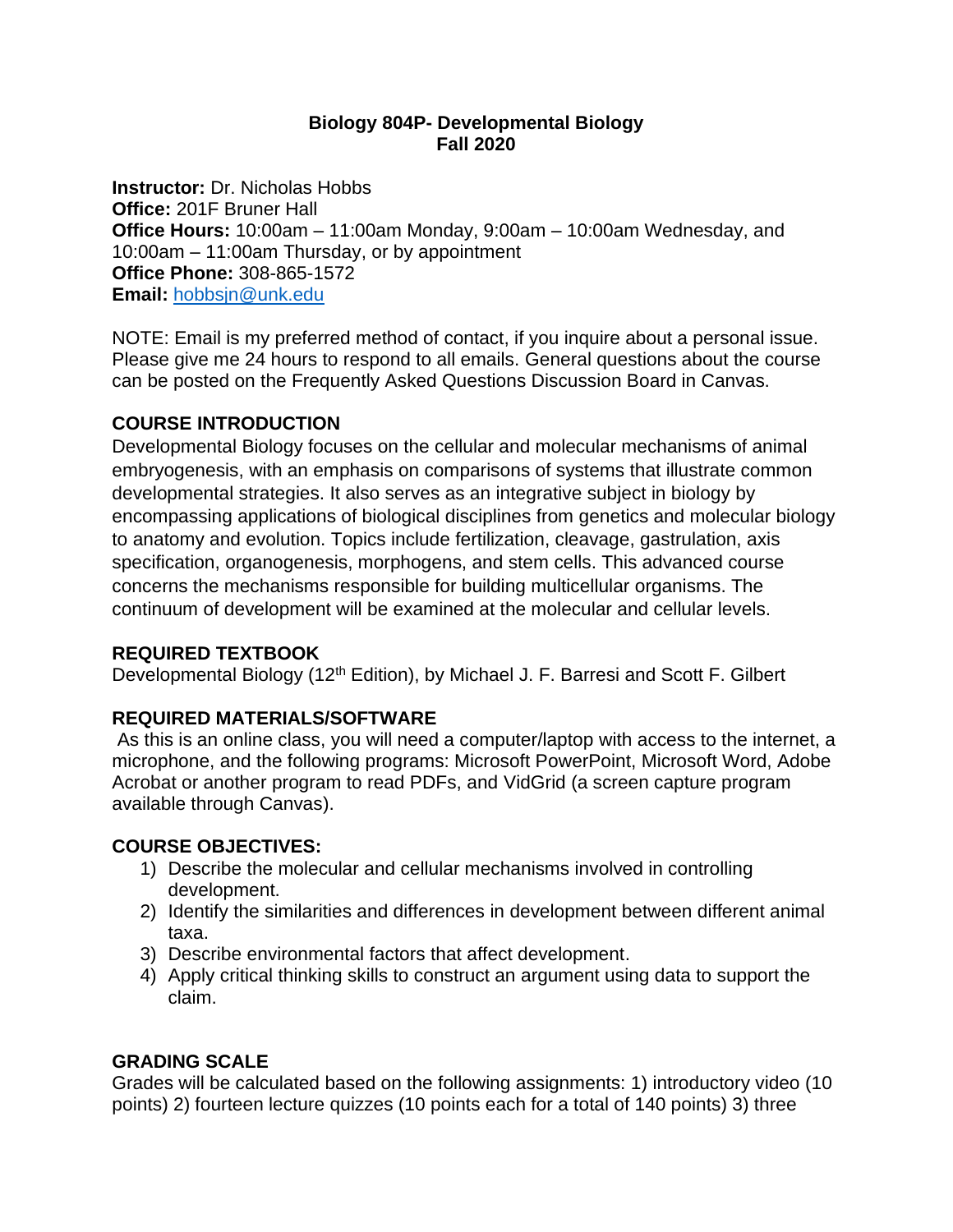lecture exams (100 points each for a total of 300 points) (300 pts), 4) participation in discussion boards (60 pts), and 5) a grant proposal/teaching laboratory protocol due at the end of the semester (50 pts; see term paper section for details). The final course grade (out of 560 possible points) is assigned as a letter grade using the following scale:

| $A + 99 - 100\%$ | B+ 87-89% | $C+77-79%$     | D+ 67-69% | $F < 60\%$ |
|------------------|-----------|----------------|-----------|------------|
| A 93-98%         | B 83-86%  | $C.73-76%$     | D 63-66%  |            |
| A- 90-92%        | B-80-82%  | $C - 70 - 72%$ | D-60-62%  |            |

Grade assignments are final unless there is a calculation error. Scaling of grades is up to my discretion (don't count on it). GRADES WILL NOT BE ROUNDED! A 79.9% is a C+, not a B-.

# **LECTURE QUIZZES**

Throughout the semester, you will be given fourteen quizzes worth 10 points each. Quizzes will make up 140 points of your grade. The purpose of these quizzes is to make sure that you are keeping up with the course material. Quizzes occur every week there is not a schedule lecture exam (see Course Outline section below).

## **LECTURE EXAMS**

Each exam will consists of two parts. The first part, worth 30 points, will consist of multiple choice, true-false, and matching questions. The second part of each exam will be a take-home portion, consisting of problems and short essays. The exams are not comprehensive, in that, the questions asked will specifically address material covered since the last exam or in the case of the first exam, material since the first day of class. Everyone is expected to take all of the exams. **You must take all three exams to receive full credit. If you miss an exam, you will automatically fail and receive a letter grade of an "F".** The dates for the exams are listed on the schedule. **MAKEUP EXAMS WILL BE GIVEN ONLY UNDER EXTREME OR EXTENUATING CIRCUMSTANCES, WHICH CAN BE DOCUMENTED! In any and all cases, the final validity and acceptability of any excuse for absence are at my sole discretion**. I also realize that most, if not all, of you work to support your education, in ALL cases, however, your work schedule should accommodate your class schedule, and not the reverse. You should schedule around work during the class registration process, and not try to mold your existing class schedule around your work. Lastly, do not ask to take an exam at a different time because you have two tests on the same day; this is not a valid reason.

## **DISCUSSION BOARDS**

Throughout the semester, students will be presented with several discussion topics related to the topics listed on the course outline below. Students will submit their posts onto the appropriate discussion board on Canvas. Discussion boards will be unlocked on Mondays at 12:01 AM Central Time and locked on Sundays at 11:59 PM Central Time.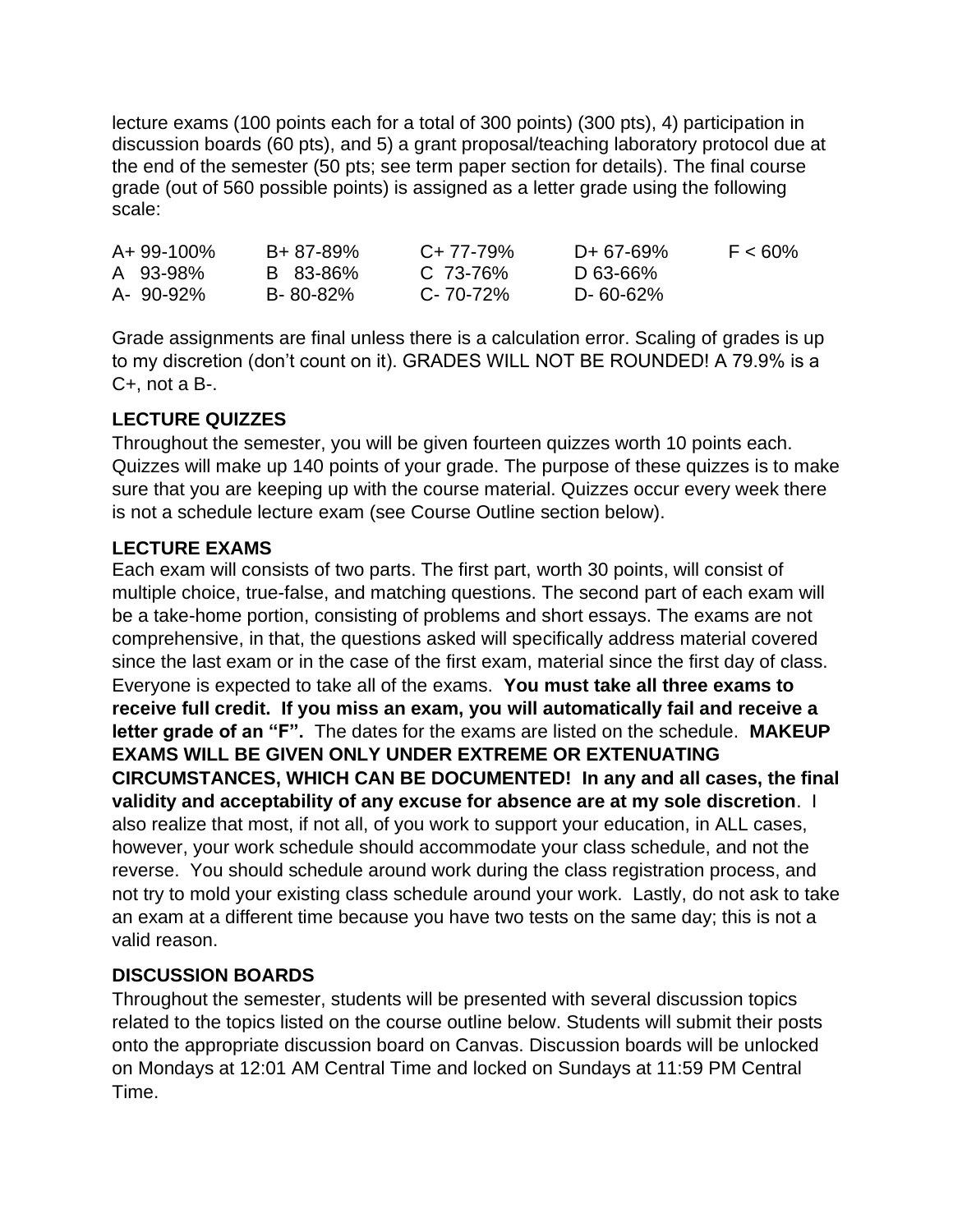Please see the separate rubric (posted on Canvas) for a complete breakdown of how I will be grading the discussion boards. Briefly, each discussion board is worth 10 points. Students will be scored on three criteria: 1) evidence of critical thinking (maximum of 4 pts), 2) minimum posting requirements (maximum of 3 points), and 3) responses to classmates and Dr. Hobbs (maximum of 3 points). Doing the minimum will only provide you with the opportunity to be scored and possibly earn 1 of the possible 10 points.

I do not expect you to spend 5 hours per week in each of these Discussion Boards. I expect, given the criteria listed in the rubric, for you to post **most days Monday-Friday**. I will not be keeping track of time spent on the Discussion Board, as it takes time to read and respond to the posts. You should be **wanting** to post every day. You do not need a peer-reviewed reference for every post, but if you are stating an opinion, you should provide support for it with data/evidence from a peer-reviewed source (not Wikipedia!).

Remember, Discussion Boards are for just that, **DISCUSSION**! Unless you are the first person answering the question(s) posted, you should **not** be starting a new thread. You should be replying to someone else. I am not concerned that everyone answers the posted question. The question or questions serve as a prompt for us to begin discussion. I want discussion, not simply posting for points.

What should this look like? (Example taken from Dr. Carlson's Bioethics of HeLa Cells)

### *Question: Do birds have fur?*

**Dr. Hobbs:** Birds do not have fur, they have feathers. These feathers are used in mating dances and rituals. Many times, it is the male of the species that has the more ornamental feathers. This helps in attracting a mate (Leghorn 2016)

Reference: Leghorn F. 2016. Use of ornamental feathers in mating. Ornithology, 40:55-65. Doi:987.890/99

**Reply from student 1:** Dr. Hobbs, I disagree with you. Some birds do have fur. If we look at the ancient FleeceFlyer, it had a thick covering of purple fur, not feathers. It was a flying bird also. (Jurassic 2015)

Reference: Jurassic P. 2015. FleeceFlyer: The Original One-Eyed One-Horned Flying Purple People Eater. Wilson's Transactions, 56: 98-100.

**Reply to student 1 from student 2:** Do you have a picture of this? I would like to know how they determined this could fly? Was it large? This is amazing!

Yes, I will be in Discussion Board M-F, this is the reason I set it up. I love to discuss with you! I will play "devil's advocate". I will ask questions, etc. I am also **the only** person who gets credit for saying "Awesome! I agree!" or any phrases like this.

If you have any questions on the score you earned for the week, please simply email me. Also, please email any questions!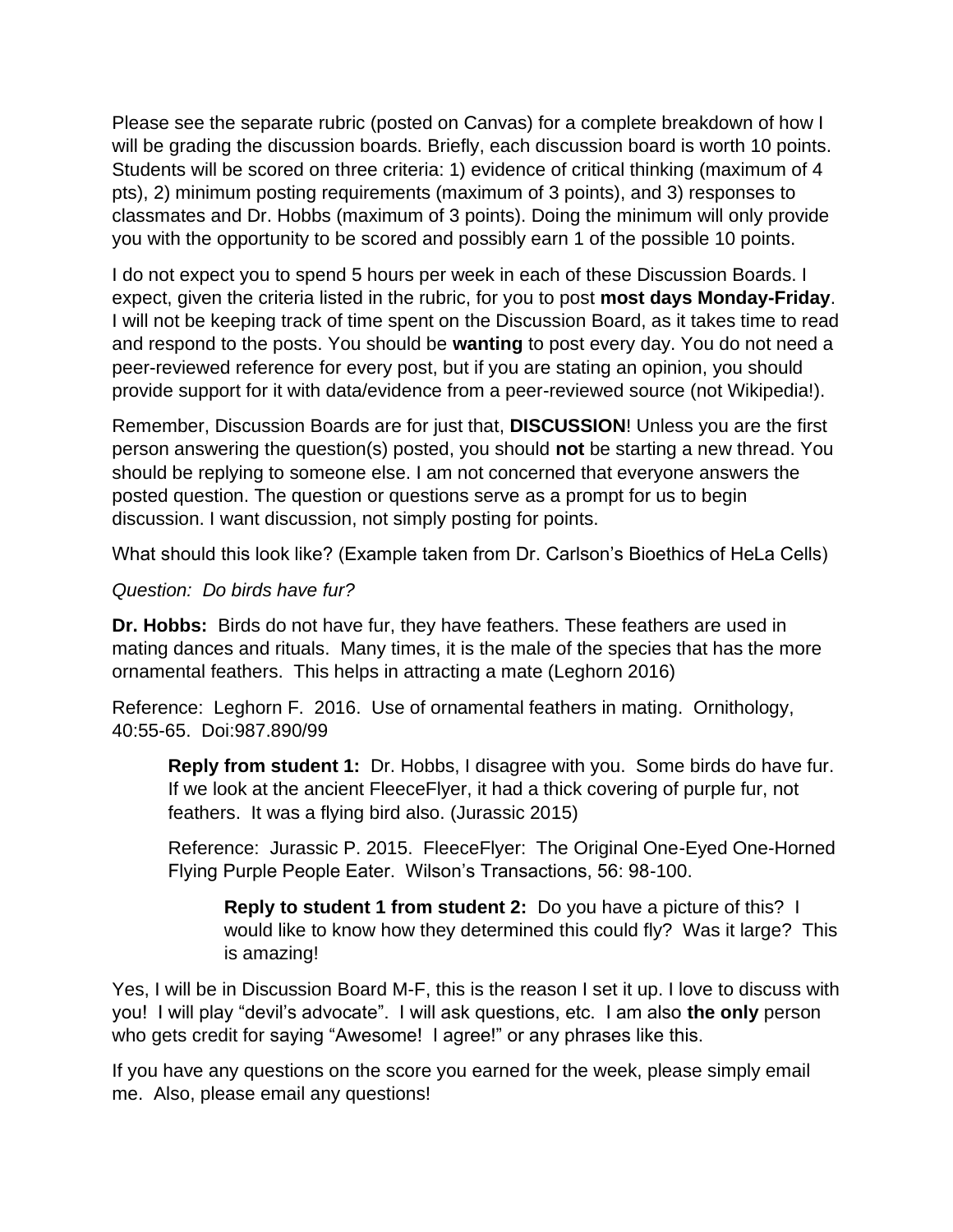As this is an online format, tone and expression may not be readily discerned from your posts. Please avoid the use of online or text message abbreviations or symbols. Your posts should show respect for the views and experiences of your other classmates. I will remove any offensive posts from the board and these posts will not be considered for grading purposes.

**TEACHING LAB PROTOCOL:** Students will design a laboratory exercise examining a topic associated with developmental biology. Students will develop objectives, background, materials and methods, review questions, and a quiz on the lab. The due date for this paper is listed in the Course Outline section below. More detailed instructions on how to format and submit the lab protocol can be found on Canvas. Late papers will be penalized **20% per day late**.

| Week                    | <b>Beginning</b> | <b>Topic</b>                                     | Chapter(s) |
|-------------------------|------------------|--------------------------------------------------|------------|
| 1                       | Aug 24           | The Making of a Body and a Field                 |            |
|                         |                  | Specifying Identity                              | 2          |
| $\overline{2}$          | Aug 31           | <b>Differential Gene Expression</b>              | 3          |
| 3                       | Sep 7            | <b>Cell-to-Cell Communication</b>                | 4          |
| $\overline{\mathbf{4}}$ | Sep 14           | <b>Stem Cells</b>                                | 5          |
| 5                       | Sep 21           | <b>EXAM #1</b>                                   |            |
| 6                       | Sep 28           | Sex Determination and Gametogenesis              | 6          |
| 7                       | Oct 5            | Fertilization                                    | 7          |
| 8                       | Oct 12           | Snails, Flowers, and Nematodes                   | 8          |
| 9                       | Oct 19           | The Genetics of Axis Determination in Drosophila | 9          |
| 10                      | Oct 26           | Sea Urchins and Tunicates                        | 10         |
| 11                      | Nov <sub>2</sub> | <b>EXAM #2</b>                                   |            |
| 12                      | Nov <sub>9</sub> | <b>Neural Tube Formation and Patterning</b>      | 13         |
| 13                      | Nov 16           | <b>Neural Crest Cells and Axonal Specificity</b> | 15         |
| 14                      | <b>Nov 23</b>    | Development of the Tetrapod Limb                 | 19         |
| 15                      | Nov 30           | Regeneration                                     | 22         |
| 16                      | Dec 7            | Development in Health and Disease                | 23         |
| 17                      | Dec 14           | EXAM #3, TEACHING PROTOCOL DUE 12/14 by 11:59pm  |            |

## **COURSE OUTLINE:**

**ACADEMIC INTEGRITY:** UNK's policy is the maintenance of academic honesty and integrity is a vital concern of the University community. This policy is stated in the Graduate Catalog or at [http://catalog.unk.edu/graduate/academics/academic](http://catalog.unk.edu/graduate/academics/academic-regulations/expectations-in-the-classroom/academic-integrity-policy/)[regulations/expectations-in-the-classroom/academic-integrity-policy/.](http://catalog.unk.edu/graduate/academics/academic-regulations/expectations-in-the-classroom/academic-integrity-policy/) Any student found in violation of this policy will be subjected to both academic and disciplinary sanctions. Violation of this policy includes Plagiarism, Cheating, Fabrication and Falsification, and Other Acts of Academic Dishonesty.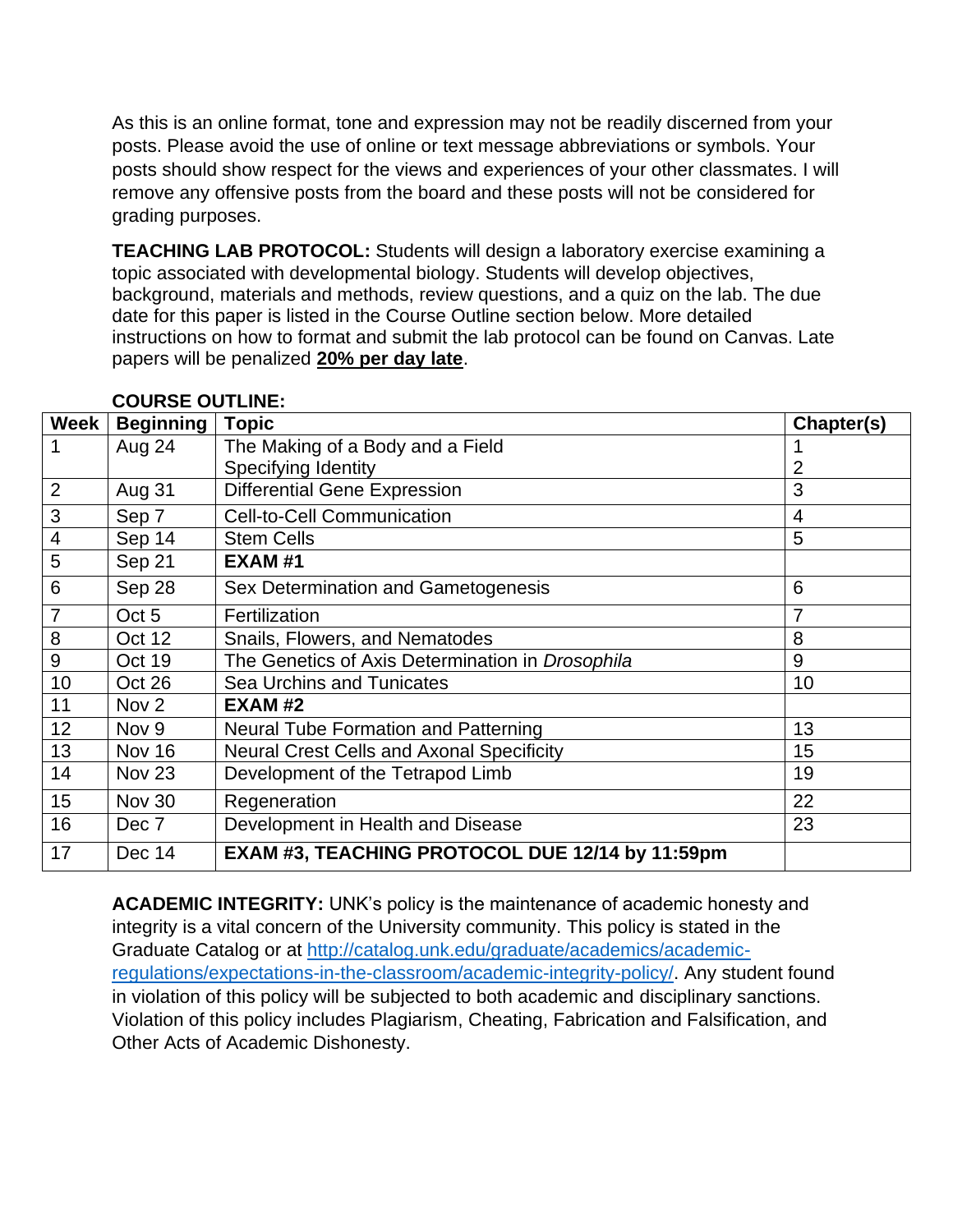You are encouraged to make use of the online tools and resources provided at [www.plagiarism.org/](http://www.plagiarism.org/) to help you identify the various types of plagiarism, learn how to effectively paraphrase, as well as adequately cite your sources.

**POLICY ON INCOMPLETES:** Under very unusual circumstances an "Incomplete" may be assigned. To be considered for an "Incomplete" in Biology 886:

- 1. You must submit the reasons you cannot complete the scheduled work. This must include a copy of your class schedule and description of your responsibilities outside the classroom. This should be done in writing and include confirmation from your employer when appropriate.
- 2. You must specify the assignments you have missed and a schedule of plans to complete them

### **Students with Disabilities**

It is the policy of the University of Nebraska at Kearney to provide flexible and individualized reasonable accommodation to students with documented disabilities. To receive accommodation services for a disability, students must be registered with UNK Disabilities Services for Students Office, 172 Memorial Student Affairs Building, 308- 865-8988 or by email [unkdso@unk.edu](mailto:unkdso@unk.edu)

### **Students Who are Pregnant**

It is the policy of the University of Nebraska at Kearney to provide flexible and individualized reasonable accommodation to students who are pregnant. To receive accommodation services due to pregnancy, students must contact Cindy Ference in Student Health, 308-865-8219. The following link provides information for students and faculty regarding pregnancy rights. [http://www.nwlc.org/resource/pregnant-and](https://urldefense.proofpoint.com/v2/url?u=http-3A__www.nwlc.org_resource_pregnant-2Dand-2Dparenting-2Dstudents-2Drights-2Dfaqs-2Dcollege-2Dand-2Dgraduate-2Dstudents&d=DwMFAg&c=Cu5g146wZdoqVuKpTNsYHeFX_rg6kWhlkLF8Eft-wwo&r=BJkIhAaMtWY7PlqIhIOyVw&m=RgBL3s2VNHfvD5ReMK2q_PhwYU8dbEt1vxs1BO4WkpQ&s=MmB91XAzaW-E7UPMXPGx9tWJQbTWJYyYzM8gLjhEzQ0&e=)[parenting-students-rights-faqs-college-and-graduate-students](https://urldefense.proofpoint.com/v2/url?u=http-3A__www.nwlc.org_resource_pregnant-2Dand-2Dparenting-2Dstudents-2Drights-2Dfaqs-2Dcollege-2Dand-2Dgraduate-2Dstudents&d=DwMFAg&c=Cu5g146wZdoqVuKpTNsYHeFX_rg6kWhlkLF8Eft-wwo&r=BJkIhAaMtWY7PlqIhIOyVw&m=RgBL3s2VNHfvD5ReMK2q_PhwYU8dbEt1vxs1BO4WkpQ&s=MmB91XAzaW-E7UPMXPGx9tWJQbTWJYyYzM8gLjhEzQ0&e=)

## **Reporting Student Sexual Harassment, Sexual Violence or Sexual Assault**

Reporting allegations of rape, domestic violence, dating violence, sexual assault, sexual harassment, and stalking enables the University to promptly provide support to the impacted student(s), and to take appropriate action to prevent a recurrence of such sexual misconduct and protect the campus community. Confidentiality will be respected to the greatest degree possible. Any student who believes she or he may be the victim of sexual misconduct is encouraged to report to one or more of the following resources:

## **Local Domestic Violence, Sexual Assault Advocacy Agency** 308-237-2599

## **Campus Police (or Security)** 308-865-8911

#### **Title IX Coordinator** 308-865-8655

Retaliation against the student making the report, whether by students or University employees, will not be tolerated.